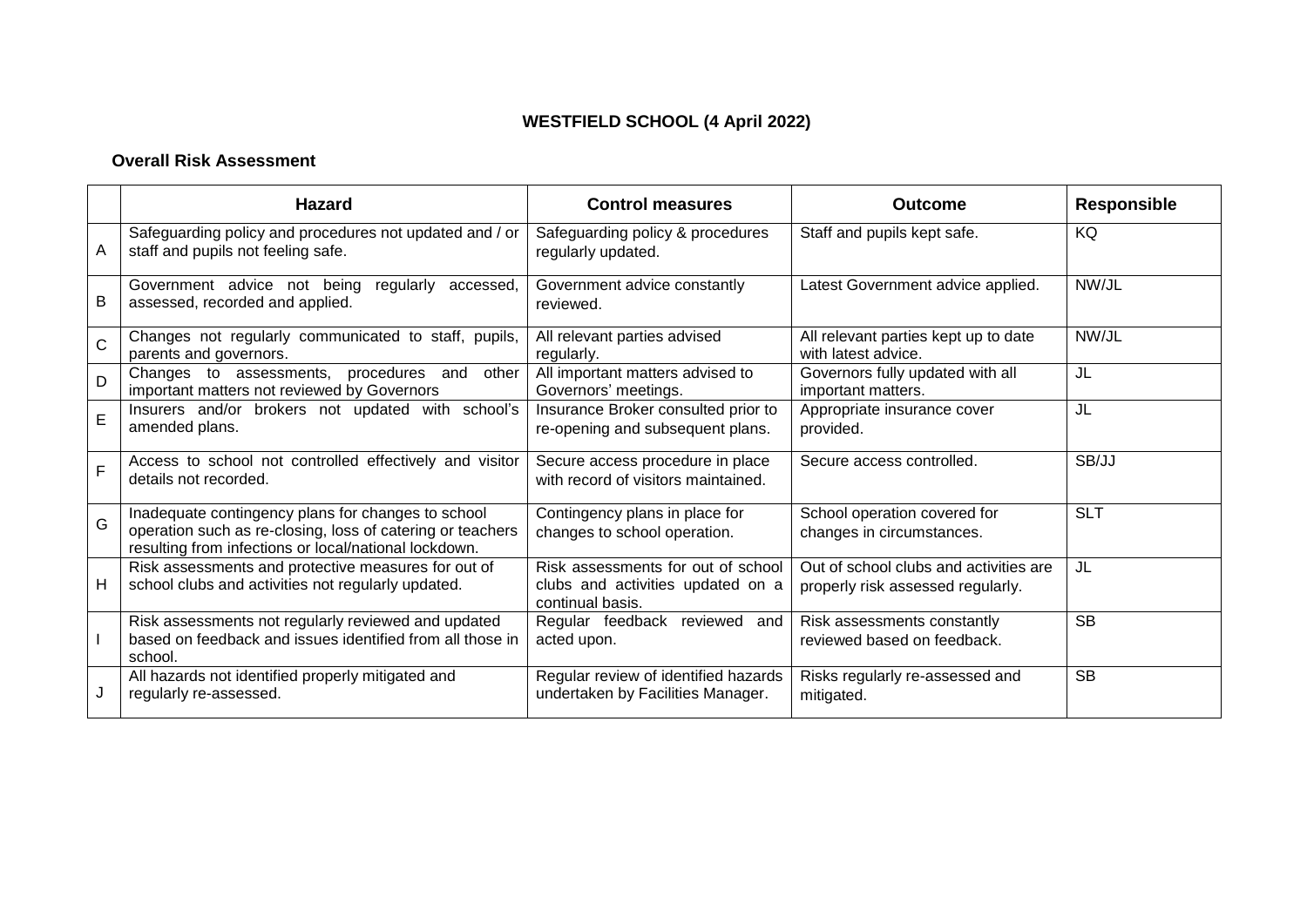# **Pupils, Parents and Staff Risk Assessment**

|   | Hazard                                                                                                                                                                              | <b>Control Measures</b>                                                                                | <b>Outcome</b>                                     | <b>Responsible</b> |
|---|-------------------------------------------------------------------------------------------------------------------------------------------------------------------------------------|--------------------------------------------------------------------------------------------------------|----------------------------------------------------|--------------------|
|   | Communication channels not working and not being<br>reviewed. (Email, text, facebook etc).                                                                                          | Communication channels<br>constantly reviewed.                                                         | Communications channels kept<br>open.              | CL                 |
| 2 | Lack of a robust feedback and reply system to ensure<br>best practice and two-way communications for pupils,<br>parents, staff and governors                                        | Robust two-way feedback and reply<br>procedures in place for all parties.                              | Full communication with all parties<br>maintained. | <b>SLT</b>         |
| 3 | No school representative identified to liaise with local<br>authorities and local health protection team.                                                                           | SLT representative appointed to<br>liaise with L.A. and L.H.P.T.                                       | School representative identified.                  | KQ                 |
| 4 | No staff, pupil and / or parent health declaration<br>implemented or recorded.                                                                                                      | Health declaration system in place.                                                                    | Health issues recorded.                            | JJ/DO/AD           |
| 5 | No system in place to deal with bereavements, trauma,<br>anxiety, behavioural issues.                                                                                               | Counselling is in place.                                                                               | Issues of this nature can be<br>addressed.         | KQ                 |
| 6 | Strategy to keep children safe online not re-assessed<br>and insufficient consideration of supervising access to<br>the internet, checking apps, web sites, search results,<br>etc. | Bespoke internet safeguarding<br>software installed to monitor/block<br>inappropriate internet access. | Online safeguarding achieved.                      | CL                 |

### **Pupils and Staff - Safety Risk Assessmet**

| <b>Hazard</b>                                                                                                                    | <b>Control Measures</b>                                                                               | Outcome                                                  | Responsible |
|----------------------------------------------------------------------------------------------------------------------------------|-------------------------------------------------------------------------------------------------------|----------------------------------------------------------|-------------|
| Lack of review, update or sharing of<br>safeguarding, code or practice, and staff<br>handbook policies.                          | Safeguarding, codes of practice and staff<br>handbook policies are regularly reviewed and<br>updated. | Relevant policies and procedures are kept<br>up to date. | <b>SLT</b>  |
| CPD does / did not reflect required training<br>for safeguarding, H&S, well-being etc                                            | CPD programme contains all the relevant<br>training.                                                  | Appropriate training achieved.                           | <b>SLT</b>  |
| Staff have insufficient instruction and<br>training on identifying and supporting<br>vulnerable pupils, parents and other staff. | Vulnerable pupils, parents and staff identified<br>and supported.                                     | Vulnerable persons catered for.                          | JJ/DO/AD    |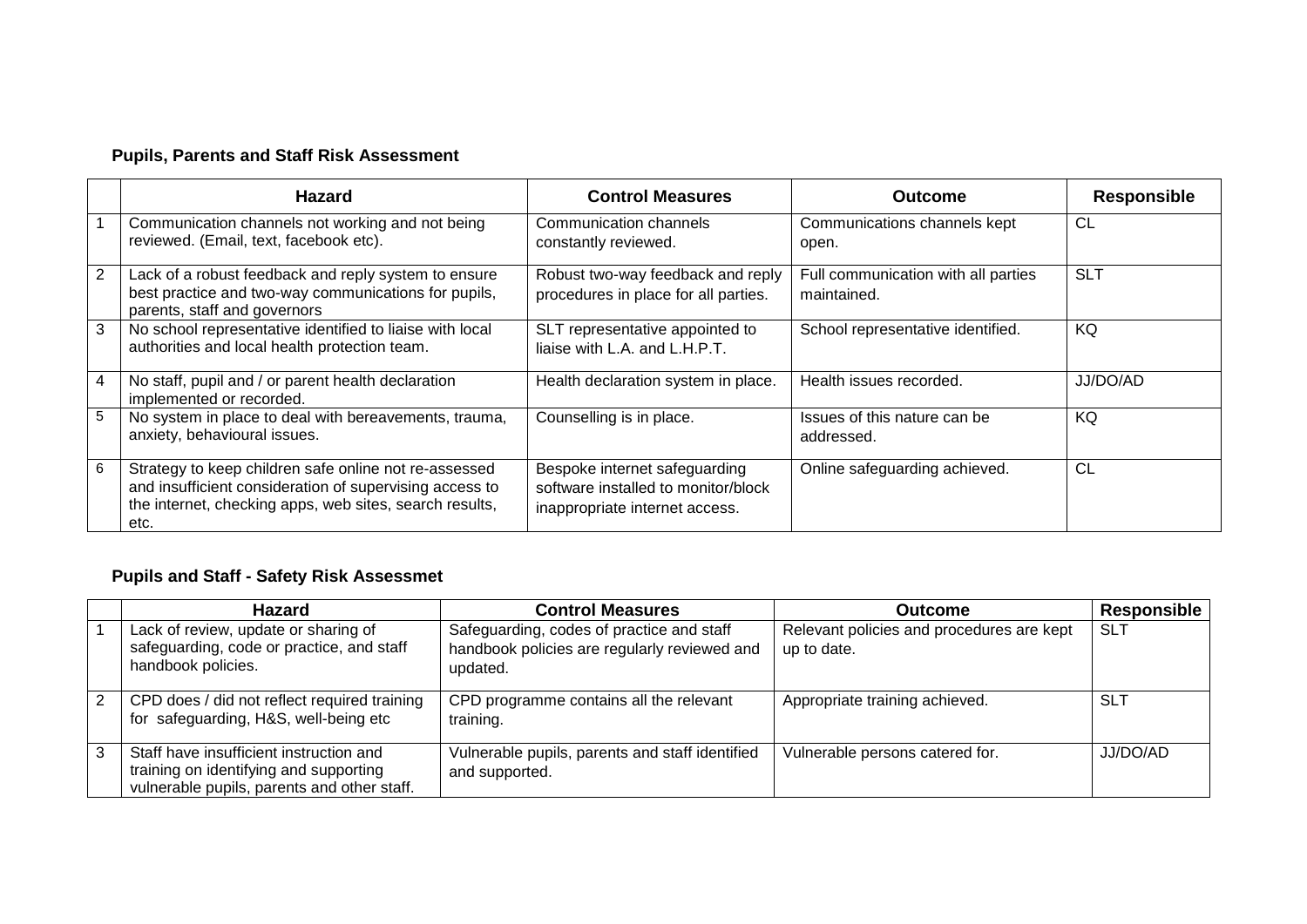| 4              | DSL and ADSL not easily contacted and<br>their contact information not known to all.                                       | DSL and ADSL readily available and contact<br>information known to all.                                                             | DSL and ADSL are contactable at any time.                                                                                   | KQ         |
|----------------|----------------------------------------------------------------------------------------------------------------------------|-------------------------------------------------------------------------------------------------------------------------------------|-----------------------------------------------------------------------------------------------------------------------------|------------|
| 5              | Updated fire drills, registers, routes and<br>assembly points not rehearsed.                                               | Fire drills are undertaken in accordance with<br>Fire Safety policy and SD will be in operation<br>when these currently take place. | Fire Safety maintained.                                                                                                     | <b>SB</b>  |
| 6              | Staff not having sufficient down time / rest<br>during the working day / week?                                             | Appropriate staff down time/rest is provided.                                                                                       | Staff able to perform their duties<br>satisfactorily.                                                                       | KQ         |
| $\overline{7}$ | Lack of new staff and pupil induction.<br>Registration and recruitment processes not<br>adapted or compliant.              | Registration and recruitment policies &<br>procedures are compliant.                                                                | Registration and recruitment policies &<br>procedures compliant with new staff and<br>pupils being inducted and registered. | NW/JL      |
| 8              | SCR and required documents not properly<br>verified or recorded.                                                           | SCR & required documents properly verified<br>& recorded.                                                                           | SCR is compliant.                                                                                                           | JL/JJ      |
| 9              | Security and access systems not regularly<br>checked, updated and (where necessary)<br>re-coded.                           | Security and access systems regularly<br>checked, updated and access point codes<br>changed.                                        | Access is secure.                                                                                                           | <b>SB</b>  |
| 10             | Insufficient hygiene stations at entrances,<br>exits, toilets, classrooms, play areas,<br>common rooms, staff areas etc.   | Sufficient hygiene stations in place.                                                                                               | Hygiene maintained.                                                                                                         | DO         |
| 11             | Hygiene stations not stocked, checked and<br>cleaned regularly.                                                            | Hygiene stations reviewed and cleaned<br>regularly.                                                                                 | Hygiene maintained.                                                                                                         | <b>DO</b>  |
| 12             | Medical advice for vulnerable staff and<br>children not being followed and insufficient<br>support both at school / home.  | Medical advice for vulnerable staff and<br>children followed.                                                                       | Vulnerable staff and children catered for.                                                                                  | DO/JJ/AD   |
| 13             | Pupil and staff mental health and wellbeing<br>not properly considered with individual<br>needs not identified or support. | Pupil and staff mental health and wellbeing<br>recognised and supported.                                                            | Pupil and staff mental health and wellbeing<br>managed.                                                                     | <b>SLT</b> |
| 14             | Insufficient pastoral and extra-curricular<br>support for pupils to rebuild friendships and<br>social engagement.          | Pastoral and extra-curricular support in place.                                                                                     | Social engagement achievable.                                                                                               | All        |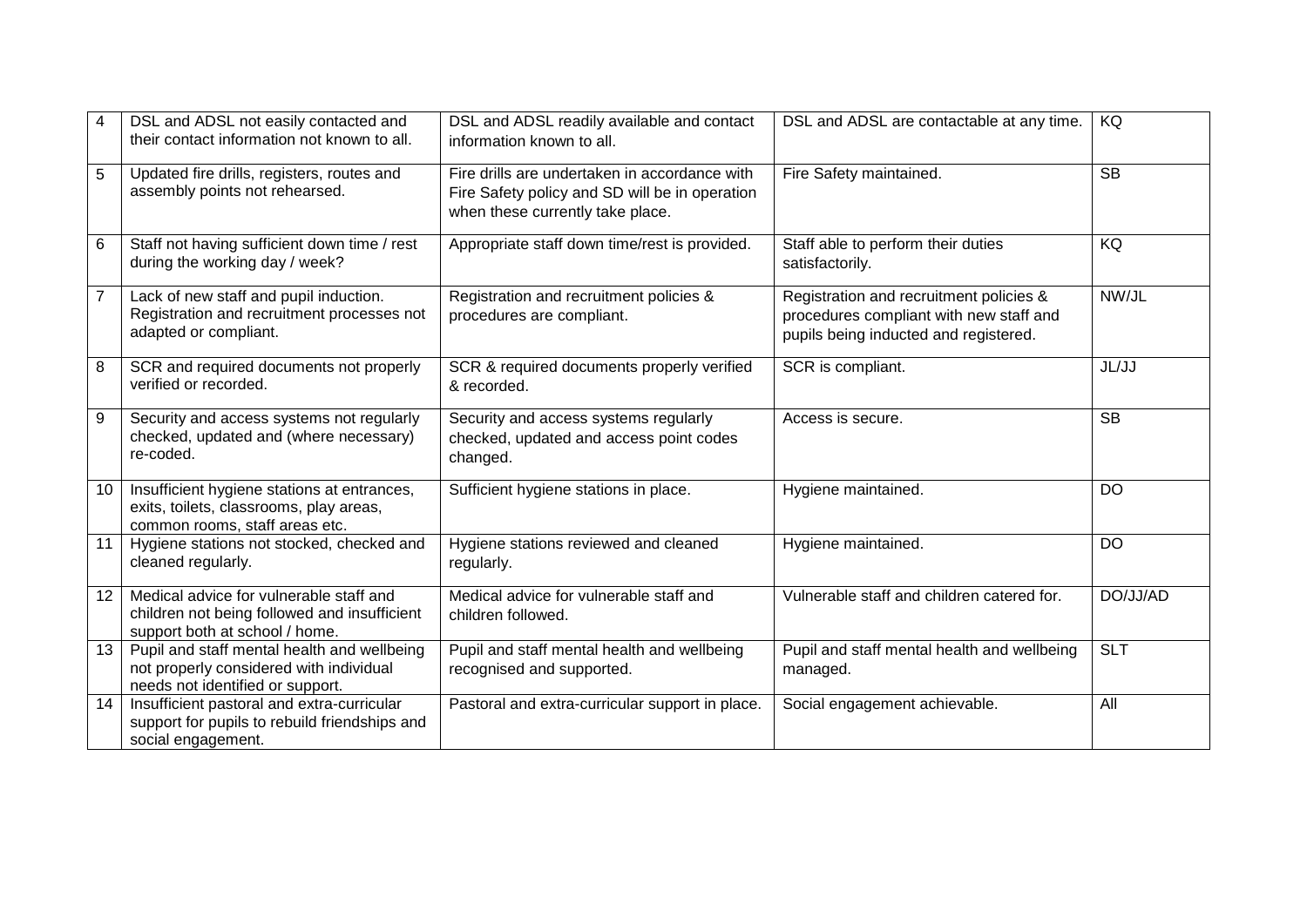# **Medical Risk Assessment (Including COVID-19)**

|   | <b>Hazard</b>                                                                                                     | <b>Control Measures</b>                                             | <b>Outcome</b>                                 | <b>Responsible</b> |
|---|-------------------------------------------------------------------------------------------------------------------|---------------------------------------------------------------------|------------------------------------------------|--------------------|
|   | Sickness management rules and the "don't come to<br>work if you are ill" not understood or observed.              | Sickness management rules fully<br>explained.                       | Sickness management rules<br>observed.         | JL/DO/Admin        |
| 2 | Insufficient First Aid trained personnel (ratio) for pupils in<br>school.                                         | Sufficient First Aid trained<br>personnel in place.                 | First Aid cover available.                     | JL/DO              |
| 3 | Medical policy, procedures and appropriate response to<br>spectrum of medical issues not being revised or shared? | First Aid policy & procedures<br>reviewed and advised.              | Appropriate First Aid policies in<br>place.    | JL/DO              |
| 4 | Medical room(s) improperly equipped.                                                                              | Medical room(s) properly equipped.                                  | Medical room(s) available.                     | DO                 |
| 5 | First Aid staff have insufficient or unsuitable PPE,<br>cleaning materials and training for tasks.                | First Aid staff have sufficient<br>equipment, materials & training. | First Aid available and Hygiene<br>maintained. | DO                 |

### **Support Staff Risk Assessment**

|   | Hazard                                                                                            | <b>Control Measures</b>                                                                           | <b>Outcome</b>                              | <b>Responsible</b> |
|---|---------------------------------------------------------------------------------------------------|---------------------------------------------------------------------------------------------------|---------------------------------------------|--------------------|
|   | Support staff not briefed on changes regularly.                                                   | Support staff briefed on changes<br>regularly.                                                    | Support staff aware of changes.             | JL/DO              |
| 2 | Support staff have insufficient/inappropriate PPE,<br>cleaning materials and training.            | Support staff have sufficient PPE,<br>cleaning materials and training.                            | Support staff fully equipped.               | DO                 |
| 3 | Security and access systems not regularly checked,<br>updated and re-coded.                       | Security and access systems<br>regularly checked, updated and re-<br>coded.                       | Security maintained.                        | <b>SB</b>          |
| 4 | Reconfigured areas, zones and routes hampering fire<br>exits and routes.                          | Reconfigured areas reviewed for<br>fire safety and tested during fire<br>drills.                  | Fire safety maintained.                     | <b>SB</b>          |
| 5 | Fire and other emergency procedures not reconfigured,<br>routes not clear or regularly inspected. | Fire and emergency procedures<br>and routes regularly inspected and<br>tested during fire drills. | Fire and Emergency procedures<br>effective. | <b>SB</b>          |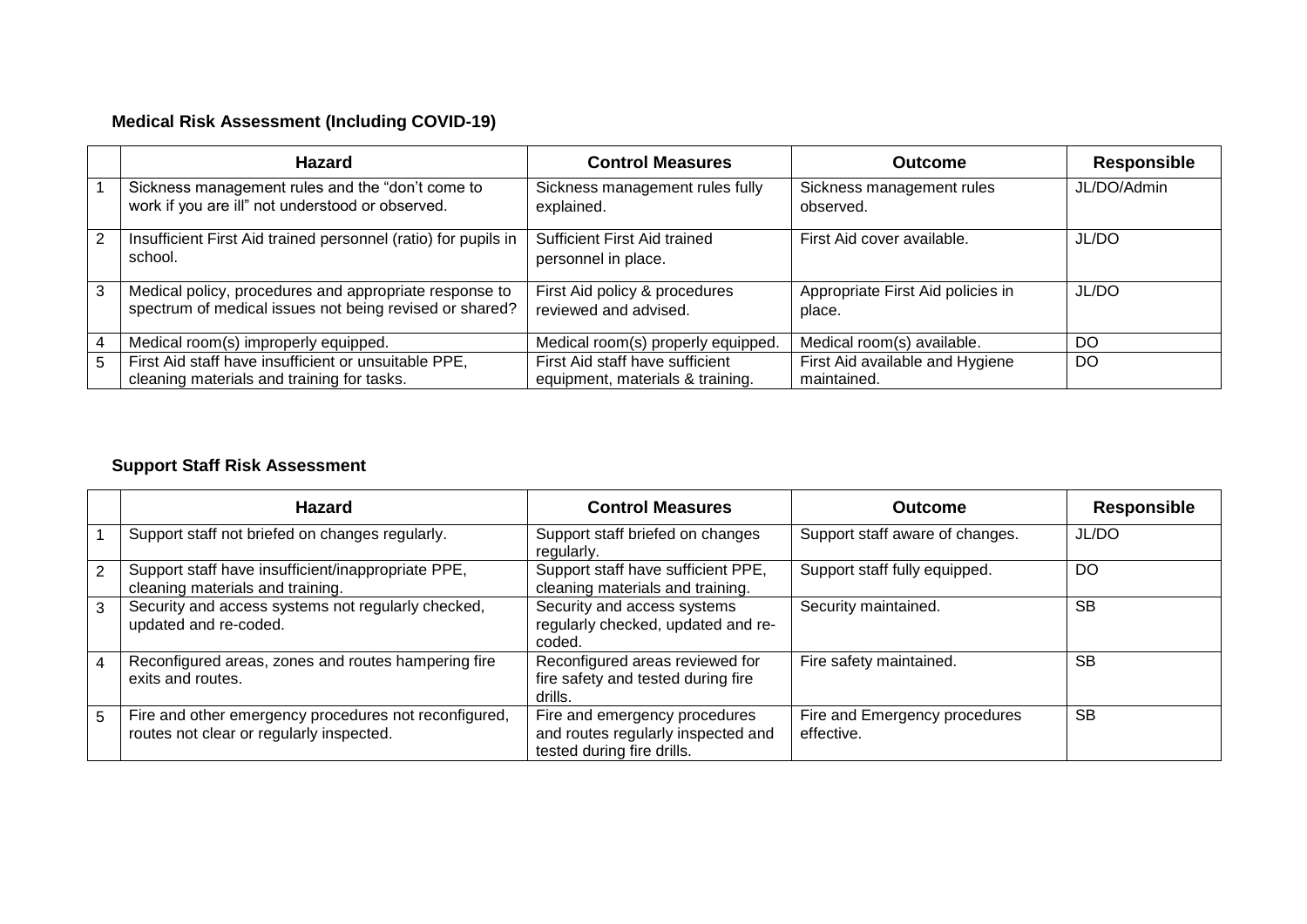### **Facilities Management Risk Assessment**

|                         | <b>Hazard</b>                                                                                                                         | <b>Control Measures</b>                                                                                     | <b>Outcome</b>                                             | <b>Responsible</b> |
|-------------------------|---------------------------------------------------------------------------------------------------------------------------------------|-------------------------------------------------------------------------------------------------------------|------------------------------------------------------------|--------------------|
|                         | Insufficient heating and/ or cooling system (including<br>insufficient fuel levels if applicable).                                    | Sufficient heating and cooling<br>systems in place.                                                         | Appropriate temperatures of building<br>spaces maintained. | <b>SB</b>          |
| $\overline{2}$          | Insufficient gas supply, venting and valves?                                                                                          | Sufficient gas supply, venting &<br>valves.                                                                 | Gas supply maintained.                                     | <b>SB</b>          |
| $\sqrt{3}$              | Air conditioning units, ducts not checked on re-<br>occupying school facilities.                                                      | Air conditioning units and ducts<br>checked on a regulat basis.                                             | Air conditioning operating safely.                         | <b>SB</b>          |
| $\overline{\mathbf{4}}$ | Ventilation and extraction systems not checked.                                                                                       | Ventilation and extraction systems<br>checked on a regular basis.                                           | Appropriate ventilation and extraction<br>maintained.      | <b>SB</b>          |
| 5                       | Electrical tests not up-to-date including emergency<br>lighting and PAT                                                               | Electrical tests, emergency lighting<br>tests and PAT testing up to date.                                   | Electrical safety maintained.                              | <b>SB</b>          |
| $6\phantom{1}$          | All electrical equipment brought in to school PAT tested?                                                                             | All electrical equipment brought into<br>school PAT tested.                                                 | Electrical safety maintained.                              | <b>SB</b>          |
| $\overline{7}$          | Water testing for temperature, flow and legionella not in<br>date for test.                                                           | Water and Legionella testing up to<br>date.                                                                 | Water safety maintained.                                   | <b>SB</b>          |
| 8                       | Water supply not tested for legionella on re-opening<br>facilities.                                                                   | All water outlets flushed daily.                                                                            | Water safety maintained.                                   | <b>SB</b>          |
| $\boldsymbol{9}$        | Fire alarm panel, system and extinguishers not in date<br>and not serviced.                                                           | Fire equipment servicing and<br>testing up to date.                                                         | Fire safety maintained.                                    | <b>SB</b>          |
| 10                      | Kitchen not reconfigured, stocked and cleaned if closed<br>over a long period.                                                        | Kitchen reconfigured, stocked and<br>cleaned ready for re-opening.                                          | Kitchen set up for re-opening.                             | <b>DO</b>          |
| 11                      | Insufficient staff and cleaners to maintain high standards<br>of hygiene.                                                             | Staff and Cleaning Contractor fully<br>briefed on cleaning requirements.                                    | Hygiene maintained.                                        | <b>DO</b>          |
| 12                      | Servery and dining room rules not properly considered,<br>inadequate or safe including cleaning of hard surfaces<br>between sittings. | SD maintained in dining room and<br>cleaning regime in place between<br>sittings.                           | SD and hygiene maintained.                                 | DO/JI              |
| 13                      | Insufficient drinking supplies and hydration available in<br>dining room.                                                             | Adequate drinking & hydration<br>supplies maintained.                                                       | Hydration fully maintained.                                | DO/JI              |
| 14                      | Cleaners have insufficent or revised instructions for the<br>enhanced cleaning regime.                                                | The cleaning contractor has been<br>fully engaged in the formulation of<br>the enhanced cleaning programme. | Enhanced cleaning regime fully<br>operated.                | DO/Contractor      |
| 15                      | Approach not agreed to any scheduled or ongoing<br>building works.                                                                    | No ongoing or scheduled building<br>works.                                                                  | No ongoing or scheduled building<br>works.                 | JL/SB              |
| 16                      | Waste procedures not reviewed or sufficient.                                                                                          | Waste procedures sufficient.                                                                                | Waste removal satisfactory.                                | SB/DO              |